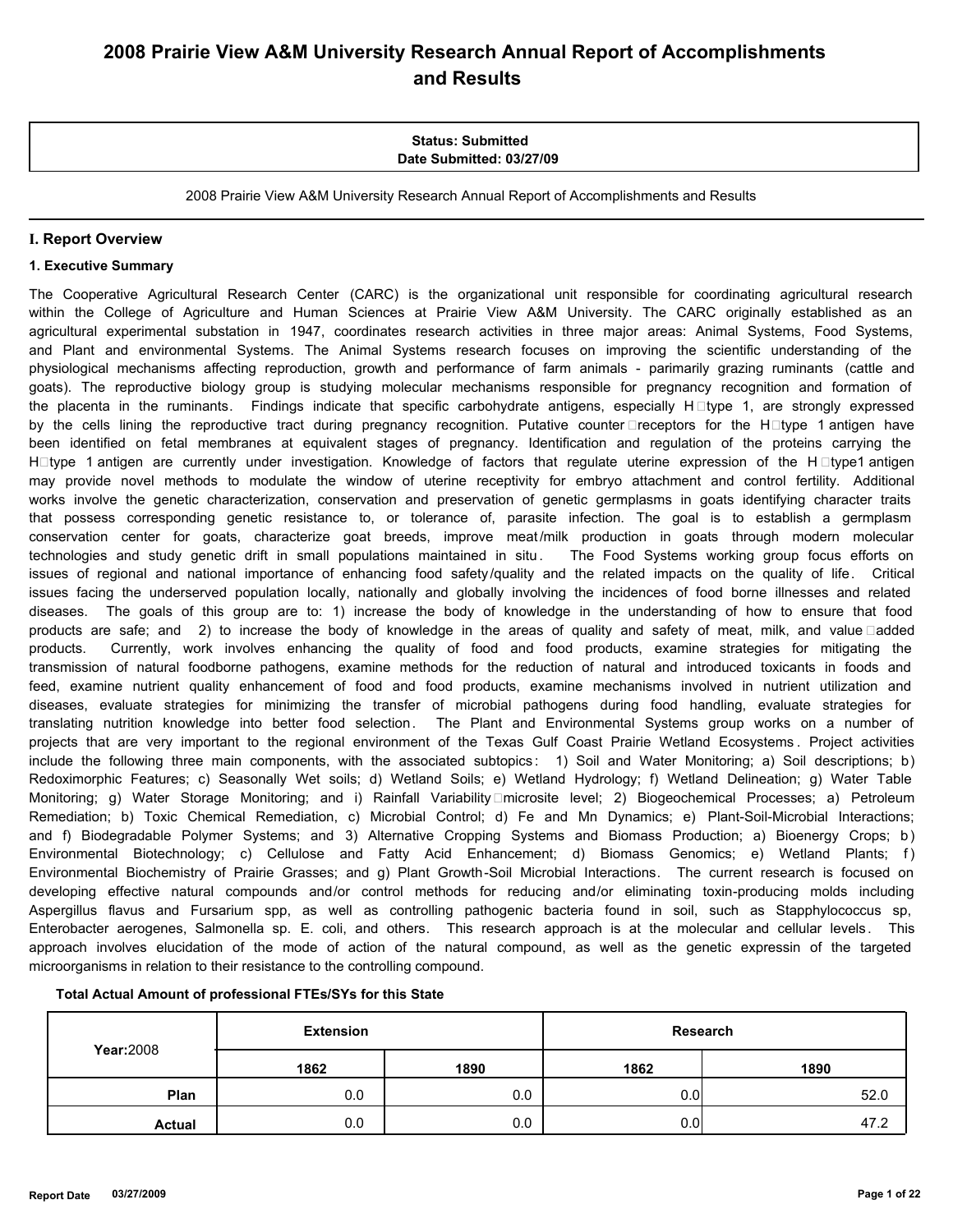### **II. Merit Review Process**

# **1. The Merit Review Process that was Employed for this year**

- Internal University Panel
- Combined External and Internal University Panel
- Combined External and Internal University External Non-University Panel

#### **2. Brief Explanation**

We engage a number of Merit/Peer Review processes. The Center, in conjunction with the Office of Sponsored Programs (OSP) and the Office of the Vice-President for Research and Development (VPRD) are taking additional steps in ensuring the merit process is effective. The VPRD re-established the University Committee on Research which provided valuable insights as well as provided external reviews for project proposals.

#### **III. Stakeholder Input**

#### **1. Actions taken to seek stakeholder input that encouraged their participation**

- Use of media to announce public meetings and listening sessions
- Targeted invitation to traditional stakeholder groups
- Targeted invitation to non-traditional stakeholder groups
- Targeted invitation to traditional stakeholder individuals
- Targeted invitation to non-traditional stakeholder individuals
- Targeted invitation to selected individuals from general public
- Survey of traditional stakeholder groups
- Survey of traditional stakeholder individuals

#### **Brief Explanation**

Continuous contact with stakeholders, directly and indirectly, through a variety of means to invite their participation in a number of college activities. The college, which consist of the Academic Department, the Extension Program, and the Research Center, serve as the tripartite entity for the agricultural program at the University . Many of the activities of the College are integrated in nature which leverages the number contacts with Stakeholders.

# **2(A). A brief statement of the process that was used by the recipient institution to identify individuals and groups**

# **stakeholders and to collect input from them**

# **1. Method to identify individuals and groups**

- Use Advisory Committees
- Use Internal Focus Groups
- Open Listening Sessions
- Use Surveys
- Other (commodity organizations)

### **Brief Explanation**

The College maintains an external advisory committee which provides input and evaluation of programs targeted for excellence. The group assists with evaluating ongoing programs in the College including academics, research, and extension. Additionally, the College engages in a number of activities which include participation in listening sessions, sponsored by the various interest groups which also included the Texas AgriLife Extension, Texas AgriLife Research, as well as a number of NGO's.

#### **2(B). A brief statement of the process that was used by the recipient institution to identify individuals and groups who are stakeholders and to collect input from them**

#### **1. Methods for collecting Stakeholder Input**

- Meeting with traditional Stakeholder groups
- Survey of traditional Stakeholder groups
- Meeting with the general public (open meeting advertised to all)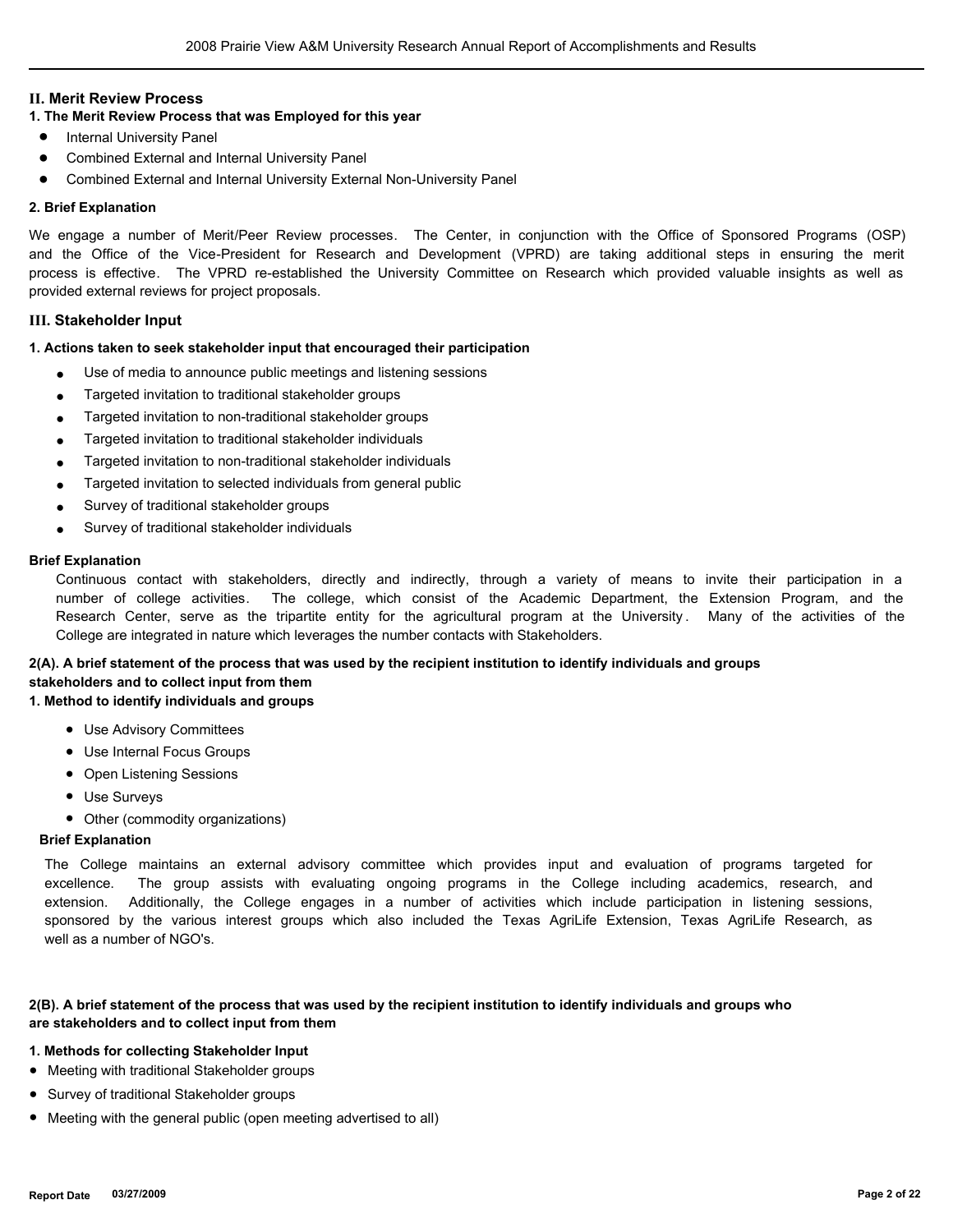#### **Brief Explanation**

Comments and feedback from various program activities were collected, synthesized and incorporated in program planning. Additionally, evaluations were conducted at all program activities where external audiences were included . Additional input was received through various review of program provided by the USDA, other interest /commodity groups. We also engaged in a number of discussion activities with stakeholders and interest groups such as, Goat Producers, limited resource farmers as well as non□traditional audiences.

### **3. A statement of how the input was considered**

- To Identify Emerging Issues
- Redirect Research Programs
- In the Action Plans
- To Set Priorities

### **Brief Explanation**

Input gathered from stakeholders was used when developing new project proposals and /or redirecting ongoing program of works. Additionally, project proposals were externally reviewed in order to ensure relevancy in addressing stakeholder needs.

### **Brief Explanation of what you learned from your Stakeholders**

One of the lessons learned in the stakeholder process is that we must consider the perception of the stakeholders regardless of the reality and the practicality of their expectations. However, this process is useful in maintaining relevancy of the program as well as keeping the research program grounded in reality.

#### **IV. Expenditure Summary** л

| 1. Total Actual Formula dollars Allocated (prepopulated from C-REEMS) |                  |              |             |  |  |
|-----------------------------------------------------------------------|------------------|--------------|-------------|--|--|
|                                                                       | <b>Extension</b> | Research     |             |  |  |
| Smith-Lever 3b & 3c                                                   | 1890 Extension   | <b>Hatch</b> | Evans-Allen |  |  |
| 0                                                                     |                  |              | 3759439     |  |  |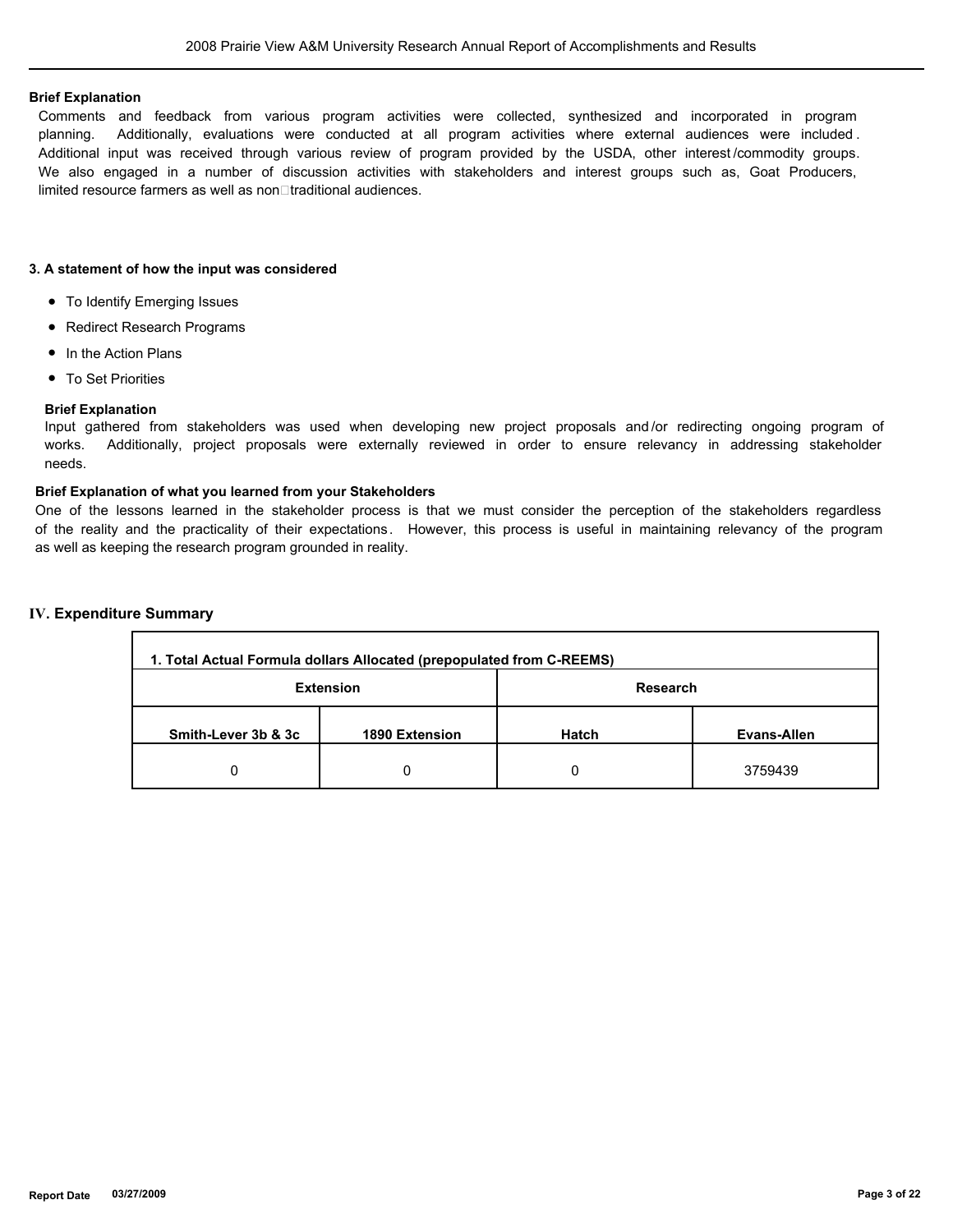| 2. Totaled Actual dollars from Planned Programs Inputs |                     |                  |                 |                    |  |
|--------------------------------------------------------|---------------------|------------------|-----------------|--------------------|--|
|                                                        |                     | <b>Extension</b> | <b>Research</b> |                    |  |
|                                                        | Smith-Lever 3b & 3c | 1890 Extension   | Hatch           | <b>Evans-Allen</b> |  |
| <b>Actual</b><br>Formula                               | 0                   | 0                | 0               | 3429011            |  |
| <b>Actual</b><br><b>Matching</b>                       | 0                   | 0                | 0               | 1003930            |  |
| <b>Actual All</b><br><b>Other</b>                      | 0                   | 0                | 0               | 0                  |  |
| <b>Total Actual</b><br><b>Expended</b>                 | 0                   | 0                | 0               | 4432941            |  |

| 3. Amount of Above Actual Formula Dollars Expended which comes from Carryover funds from previous years |  |  |  |        |  |
|---------------------------------------------------------------------------------------------------------|--|--|--|--------|--|
| Carryover                                                                                               |  |  |  | 330428 |  |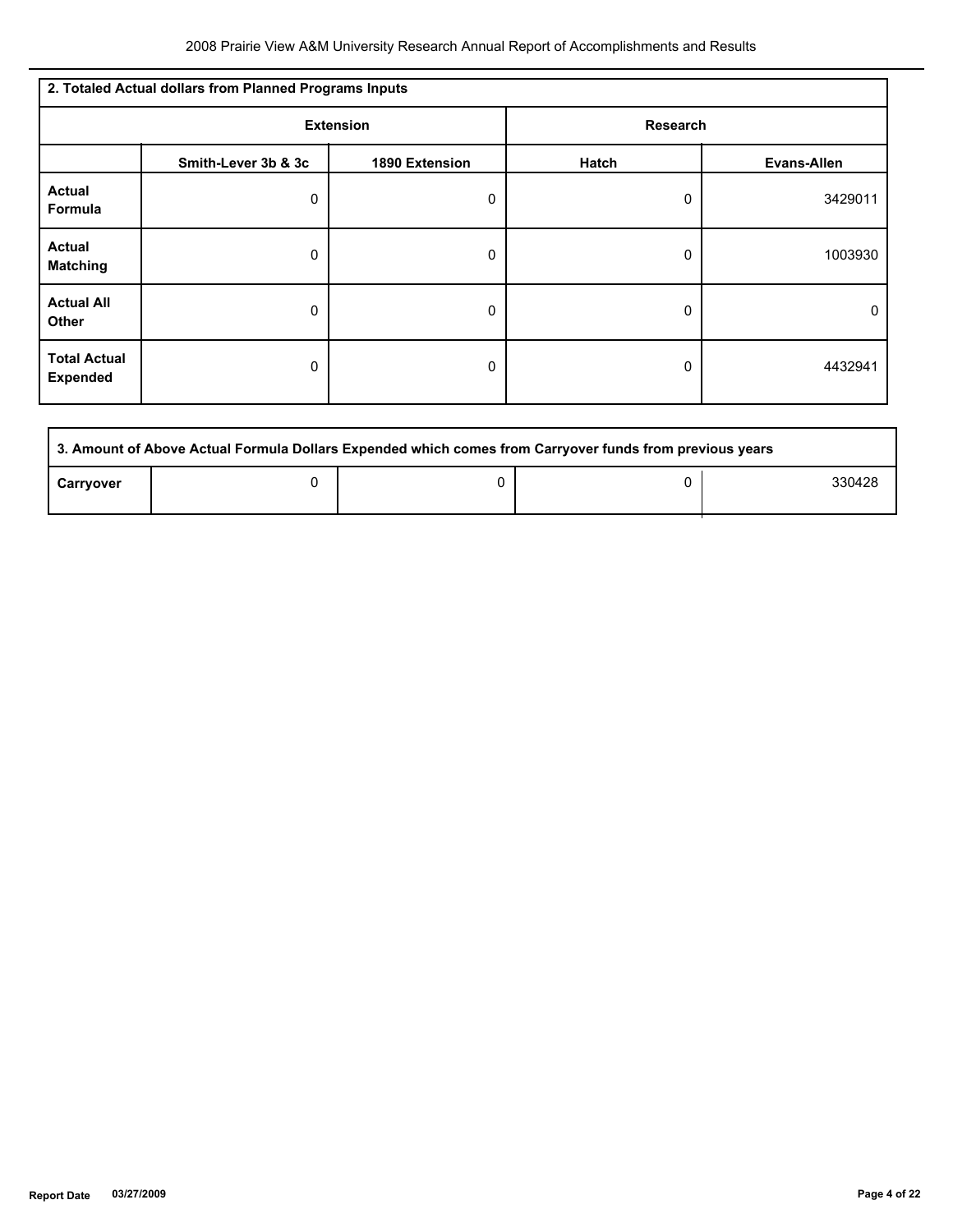# **V. Planned Program Table of Content**

| <b>S. NO.</b> | <b>PROGRAM NAME</b>                    |
|---------------|----------------------------------------|
|               | Food Systems                           |
| 2 I           | <b>Animal Systems</b>                  |
| 3 I           | <b>Plant and Environmental Systems</b> |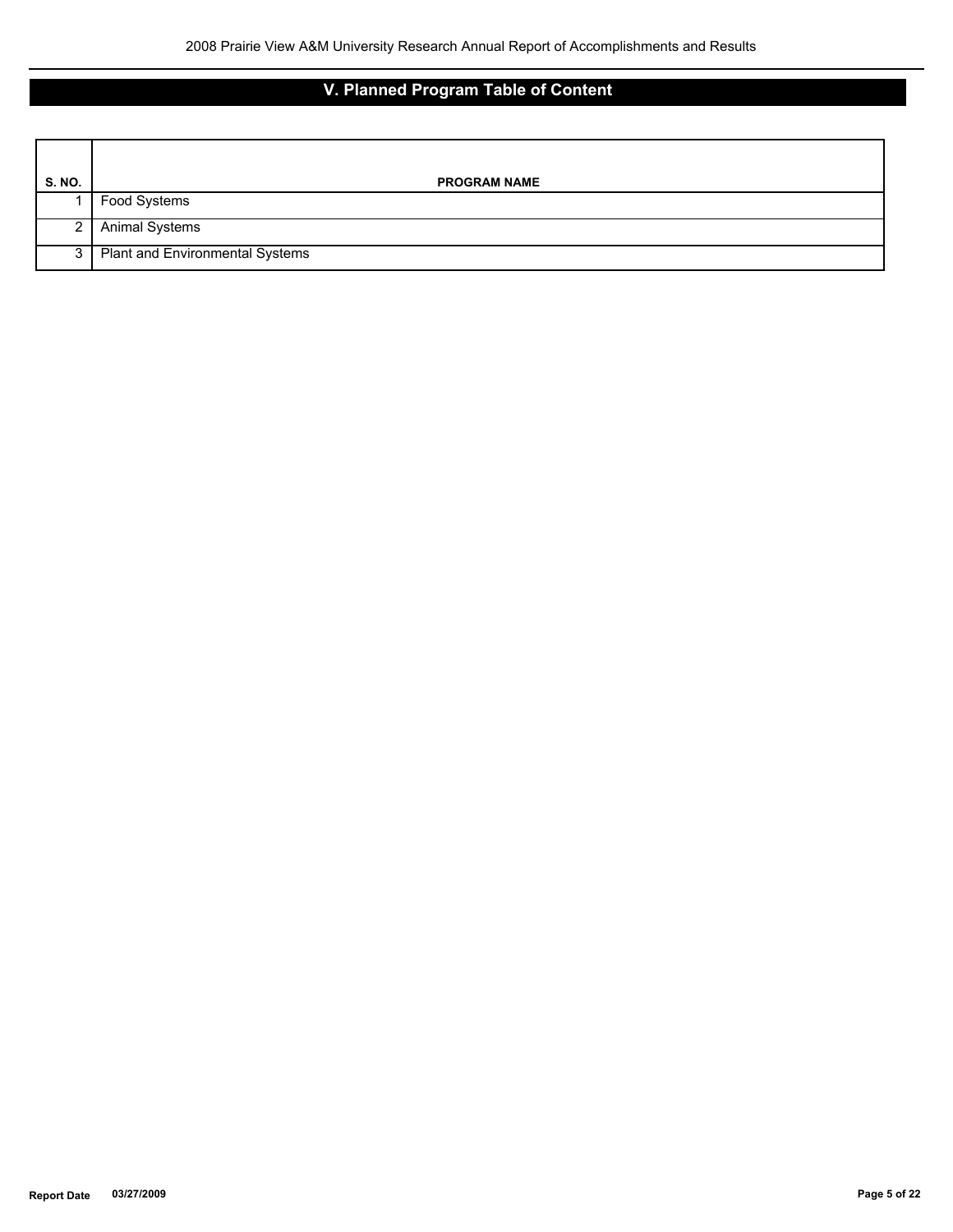# **Program #1**

# **V(A). Planned Program (Summary)**

# **1. Name of the Planned Program**

Food Systems

# **V(B). Program Knowledge Area(s)**

# **1. Program Knowledge Areas and Percentage**

| KA<br>Code | <b>Knowledge Area</b>                                                                                         | %1862<br><b>Extension</b> | %1890<br><b>Extension</b> | %1862<br><b>Research</b> | %1890<br><b>Research</b> |
|------------|---------------------------------------------------------------------------------------------------------------|---------------------------|---------------------------|--------------------------|--------------------------|
| 501        | New and Improved Food Processing Technologies                                                                 |                           |                           |                          | 10%                      |
| 502        | New and Improved Food Products                                                                                |                           |                           |                          | 10%                      |
| 503        | Quality Maintenance in Storing and Marketing Food<br><b>Products</b>                                          |                           |                           |                          | 10%                      |
| 701        | Nutrient Composition of Food                                                                                  |                           |                           |                          | 10%                      |
| 702        | Requirements and Function of Nutrients and Other<br><b>Food Components</b>                                    |                           |                           |                          | 20%                      |
| 703        | <b>Nutrition Education and Behavior</b>                                                                       |                           |                           |                          | 10%                      |
| 711        | Ensure Food Products Free of Harmful Chemicals,<br>Including Residues from Agricultural and Other<br>Sources. |                           |                           |                          | 20%                      |
| 712        | Protect Food from Contamination by Pathogenic<br>Microorganisms, Parasites, and Naturally Occuring<br>Toxins  |                           |                           |                          | 10%                      |
|            | Total                                                                                                         |                           |                           |                          | 100%                     |

# **V(C). Planned Program (Inputs)**

# **1. Actual amount of professional FTE/SYs expended this Program**

| 2008<br>Year: | <b>Extension</b> |      |      | Research |
|---------------|------------------|------|------|----------|
|               | 1862             | 1890 | 1862 | 1890     |
| Plan          | 0.0              | 0.0  | 0.0  | 15.6     |
| <b>Actual</b> | 0.0              | 0.0  | 0.0  | 15.0     |

### **2. Actual dollars expended in this Program (includes Carryover Funds from previous years)**

| <b>Extension</b>    |                | Research       |                |
|---------------------|----------------|----------------|----------------|
| Smith-Lever 3b & 3c | 1890 Extension | Hatch          | Evans-Allen    |
|                     | O              |                | 1104259        |
| 1862 Matching       | 1890 Matching  | 1862 Matching  | 1890 Matching  |
|                     | <sup>0</sup>   | $\Omega$       | 253450         |
| 1862 All Other      | 1890 All Other | 1862 All Other | 1890 All Other |
| 0                   | 0              | 0              | 0              |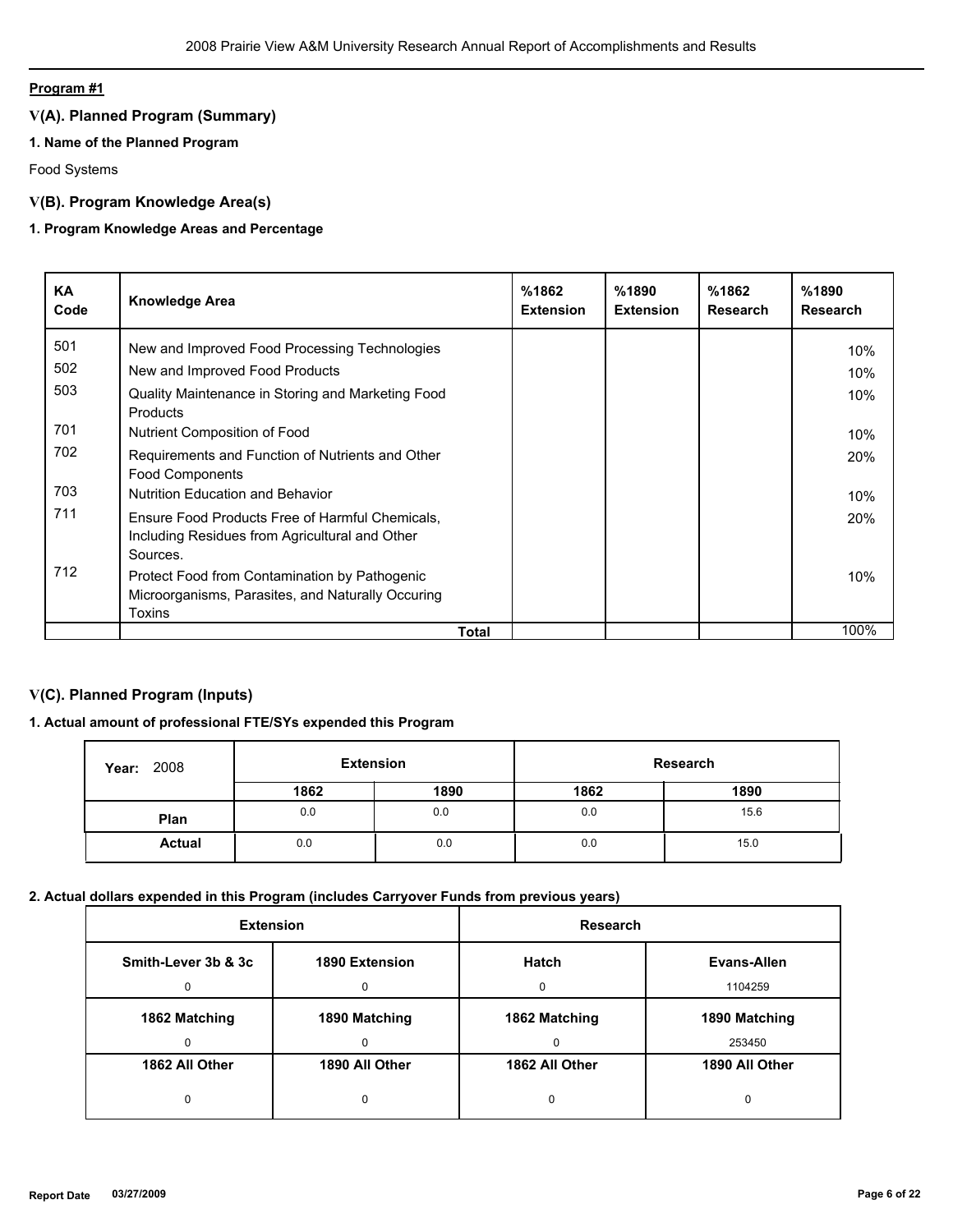# **V(D). Planned Program (Activity)**

### **1. Brief description of the Activity**

Conduct research activities centered around:

-Developing methods for enhancing the quality of food and food products.

-Examining strategies for mitigating the transmission of natural food borne pathogens.

 -Examining methods for the reduction of natural and introduced toxicants (eg. antibiotics in milk and Salmonella) in foods and feed.

-Examining nutrient quality enhancement of food and food products.

-Examining mehancisms involved in nutrient utilization and diseases.

-Evaluating strategies for minimizing the tranfer of microbial pathogens during food handling.

-Evaluating strategies for translating nutrition knowledge into better food selection.

### **2. Brief description of the target audience**

 The primarily targeted audience are the underserved population living in the surrounding counties and the Northwest Houston Corridor. This population is dominated by Hispanics and African-Americans. Also, this area has been designated by the State of Texas as Prairie View A&M University's service area.

### **V(E). Planned Program (Outputs)**

#### **1. Standard output measures**

#### **Target for the number of persons (contacts) reached through direct and indirect contact methods**

|      | <b>Direct Contacts</b><br><b>Adults</b> | <b>Indirect Contacts</b><br><b>Adults</b> | <b>Direct Contacts</b><br>Youth | <b>Indirect Contacts</b><br>Youth |
|------|-----------------------------------------|-------------------------------------------|---------------------------------|-----------------------------------|
| Year | Target                                  | Target                                    | Target                          | <b>Target</b>                     |
| Plan | 250                                     | 750                                       | 200                             | 300                               |
| 2008 | 200                                     | 500                                       | 200                             | 300                               |

### **2. Number of Patent Applications Submitted (Standard Research Output)**

#### **Patent Applications Submitted**

**Year Target**

**Plan:** 0

 $2008: 1$ 

#### **Patents listed**

Mora Gutierrez, Adela nd Gurin, Michael H. Nanoemulsion compositions and methods of use thereof. Patent Application Publication US 2007/0085058.

Mora Gutierrez, Adela and Gurin, Michael H. Bioactive complex compositions and methods of use thereof. Patent Application Publication. US 2007/0085059

#### **3. Publications (Standard General Output Measure)**

|             | Number of Peer Reviewed Publications |          |       |
|-------------|--------------------------------------|----------|-------|
|             | Extension                            | Research | Total |
| <b>Plan</b> |                                      |          |       |
| 2008        |                                      |          |       |

#### **V(F). State Defined Outputs**

### **Output Target**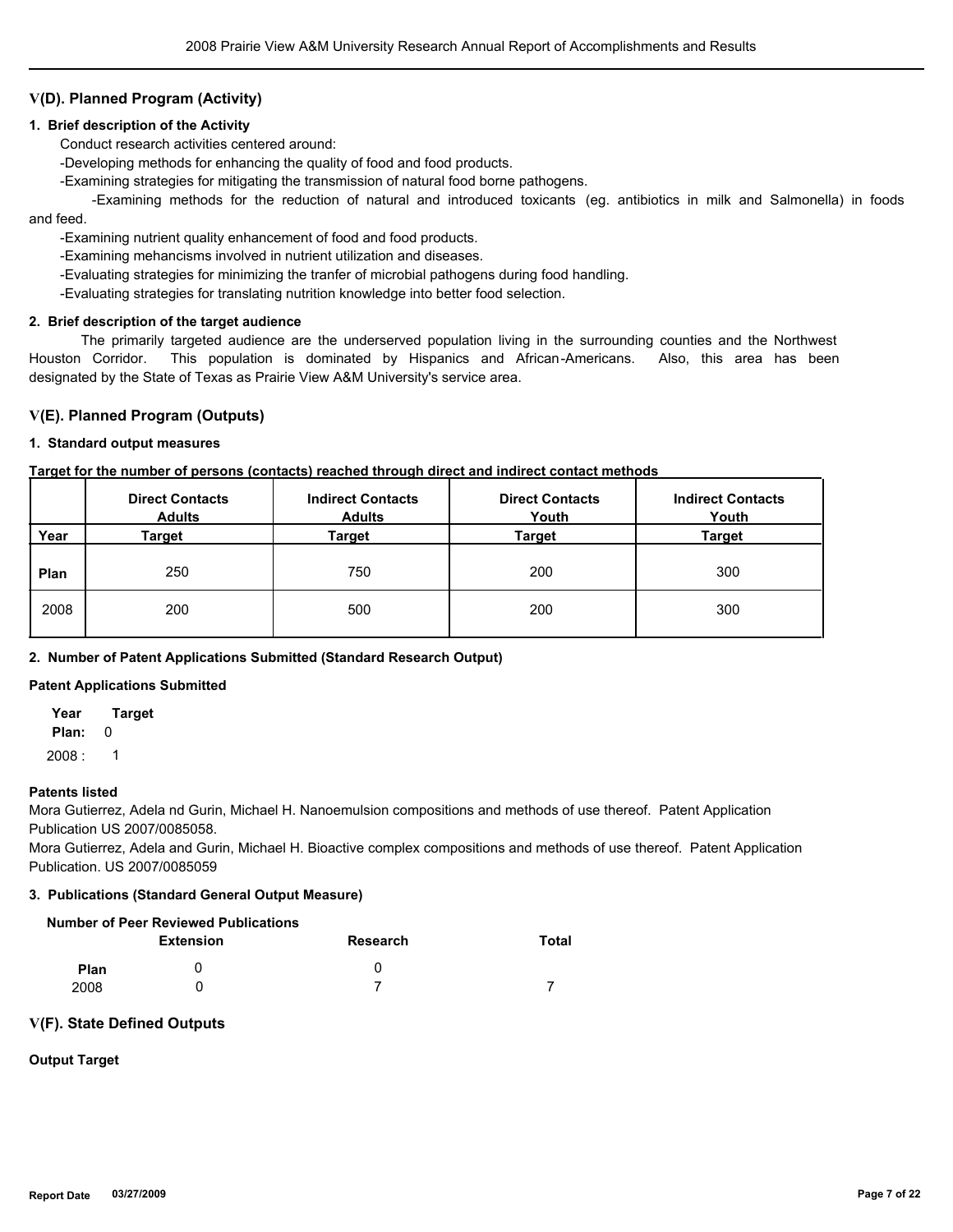# **Output #1**

# **Output Measure**

- $\bullet$ -Peer review publications.
	- -External funding.
	- -Workshops.
	- -Presentations.
	- -Graduate and undergraduate matriculation.

| Year | <b>Target</b> | <b>Actual</b> |
|------|---------------|---------------|
| 2008 | 10            | 6             |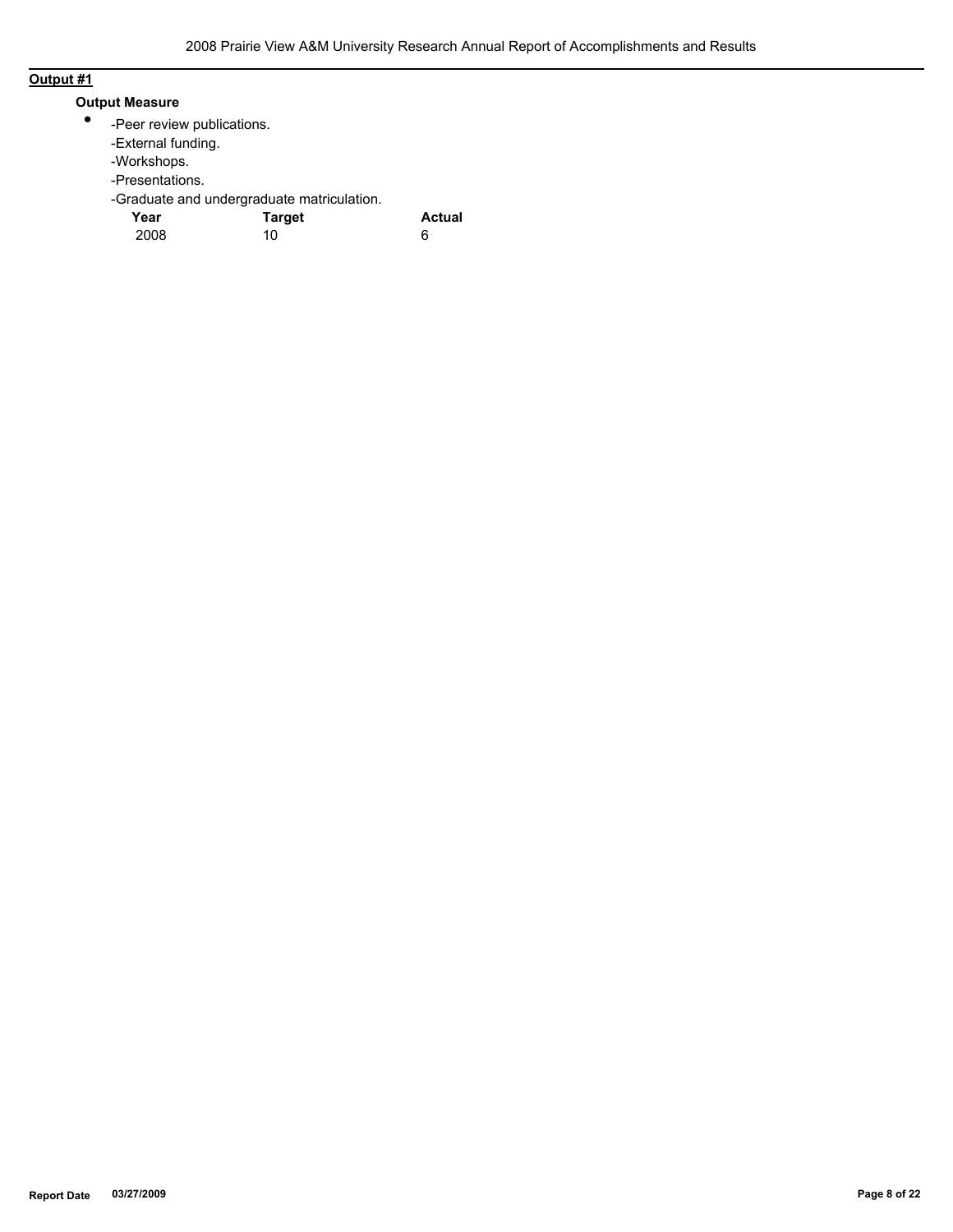# **V(G). State Defined Outcomes**

# **V. State Defined Outcomes Table of Content**

| O No. | <b>Outcome Name</b>                                                                                                |  |  |
|-------|--------------------------------------------------------------------------------------------------------------------|--|--|
|       | -Commercialization of methods/technologies for improving the quality, safety and use of food and food products for |  |  |
|       | the reduction of obesity, food borne illnesses and other nutritionally related diseases.                           |  |  |
|       | -Nutrition/exercise intervention programs leading to a reduction in obesity.                                       |  |  |
|       | -Increase in the dissemination and use of research based information into newsletters and incorporation into       |  |  |
|       | extension and other programs leading to a reduction in nutrition related and food borne diseases and illnesses.    |  |  |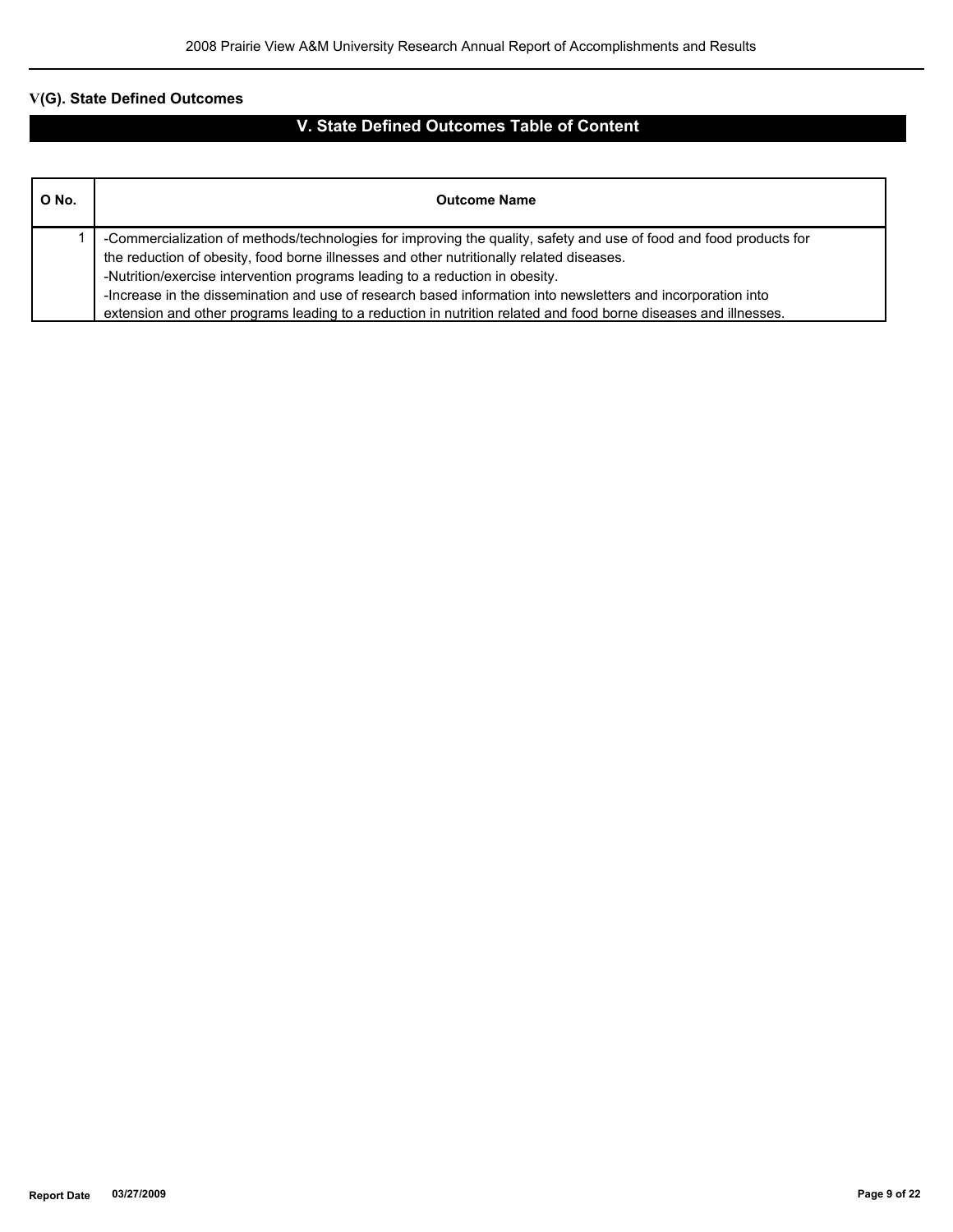## **Outcome #1**

### **1. Outcome Measures**

-Commercialization of methods/technologies for improving the quality, safety and use of food and food products for the reduction of obesity, food borne illnesses and other nutritionally related diseases.

-Nutrition/exercise intervention programs leading to a reduction in obesity. -Increase in the dissemination and use of research based information into newsletters and incorporation into extension and other programs leading to a reduction in nutrition related and food borne diseases and illnesses.

#### **2. Associated Institution Types**

•1890 Research

### **3a. Outcome Type:**

Change in Condition Outcome Measure

### **3b. Quantitative Outcome**

| Year | <b>Quantitative Target</b> | <b>Actual</b> |
|------|----------------------------|---------------|
| 2008 |                            |               |

#### **3c. Qualitative Outcome or Impact Statement**

### **Issue (Who cares and Why)**

The consuming public.

#### **What has been done**

Developed information briefs.

### **Results**

Public awareness.

#### **4. Associated Knowledge Areas**

| <b>KA Code</b> | <b>Knowledge Area</b>                                                                                   |
|----------------|---------------------------------------------------------------------------------------------------------|
| 501            | New and Improved Food Processing Technologies                                                           |
| 712            | Protect Food from Contamination by Pathogenic Microorganisms, Parasites, and Naturally Occuring Toxins  |
| 703            | <b>Nutrition Education and Behavior</b>                                                                 |
| 711            | Ensure Food Products Free of Harmful Chemicals, Including Residues from Agricultural and Other Sources. |
| 702            | Requirements and Function of Nutrients and Other Food Components                                        |
| 701            | Nutrient Composition of Food                                                                            |
| 502            | New and Improved Food Products                                                                          |
| 503            | Quality Maintenance in Storing and Marketing Food Products                                              |

#### **V(H). Planned Program (External Factors)**

#### **External factors which affected outcomes**

- Appropriations changes
- Competing Public priorities
- Populations changes (immigration,new cultural groupings,etc.)
- Other (Program Direction)

#### **Brief Explanation**

State funding to achieve matching requirement was not met. Competing priorities for use of funds. Refocusing of research priorities to reflect changing needs of stakeholders.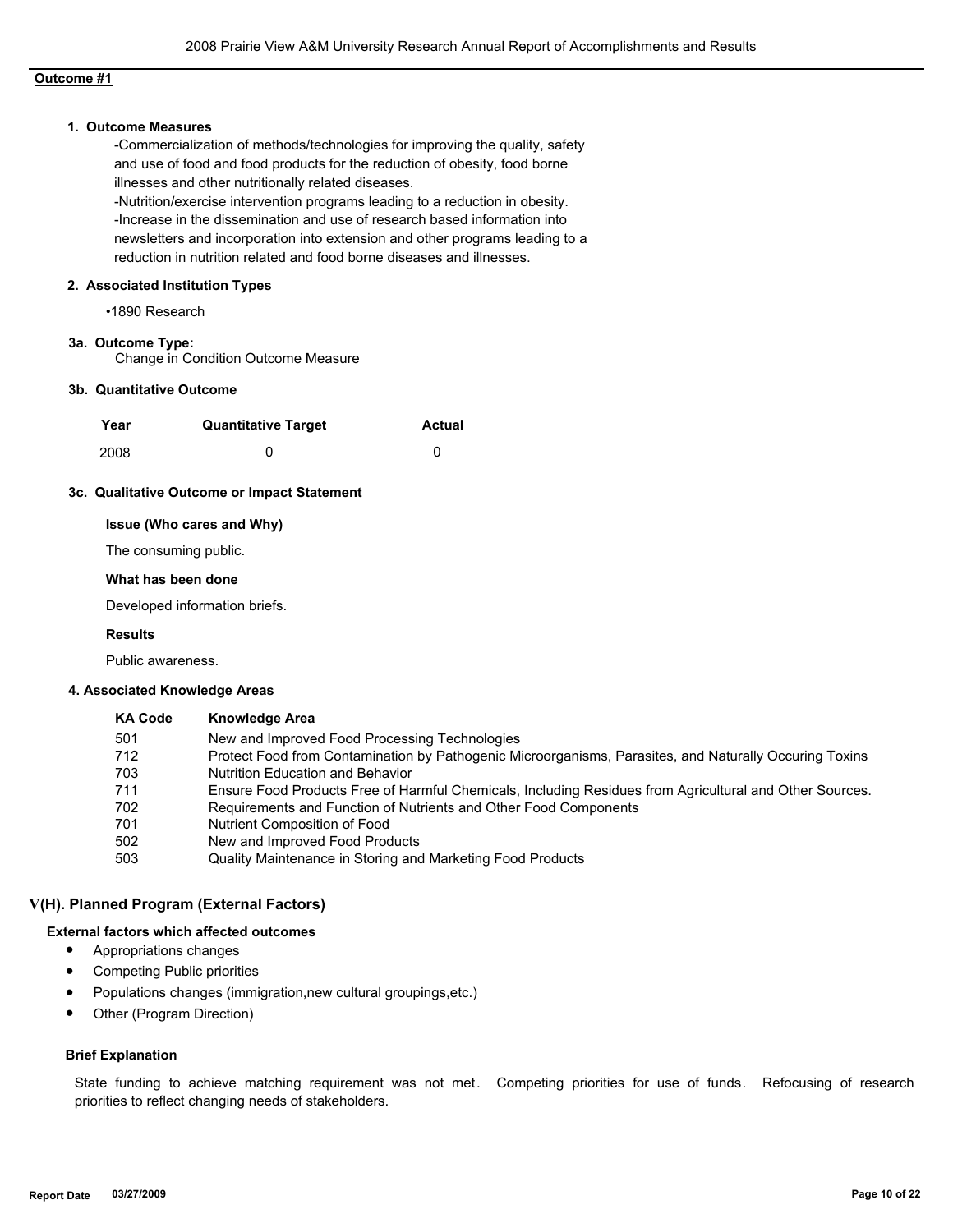# **V(I). Planned Program (Evaluation Studies and Data Collection)**

### **1. Evaluation Studies Planned**

- Retrospective (post program)
- Before-After (before and after program)
- During (during program)

# **Evaluation Results**

{No Data Entered}

# **Key Items of Evaluation**

{No Data Entered}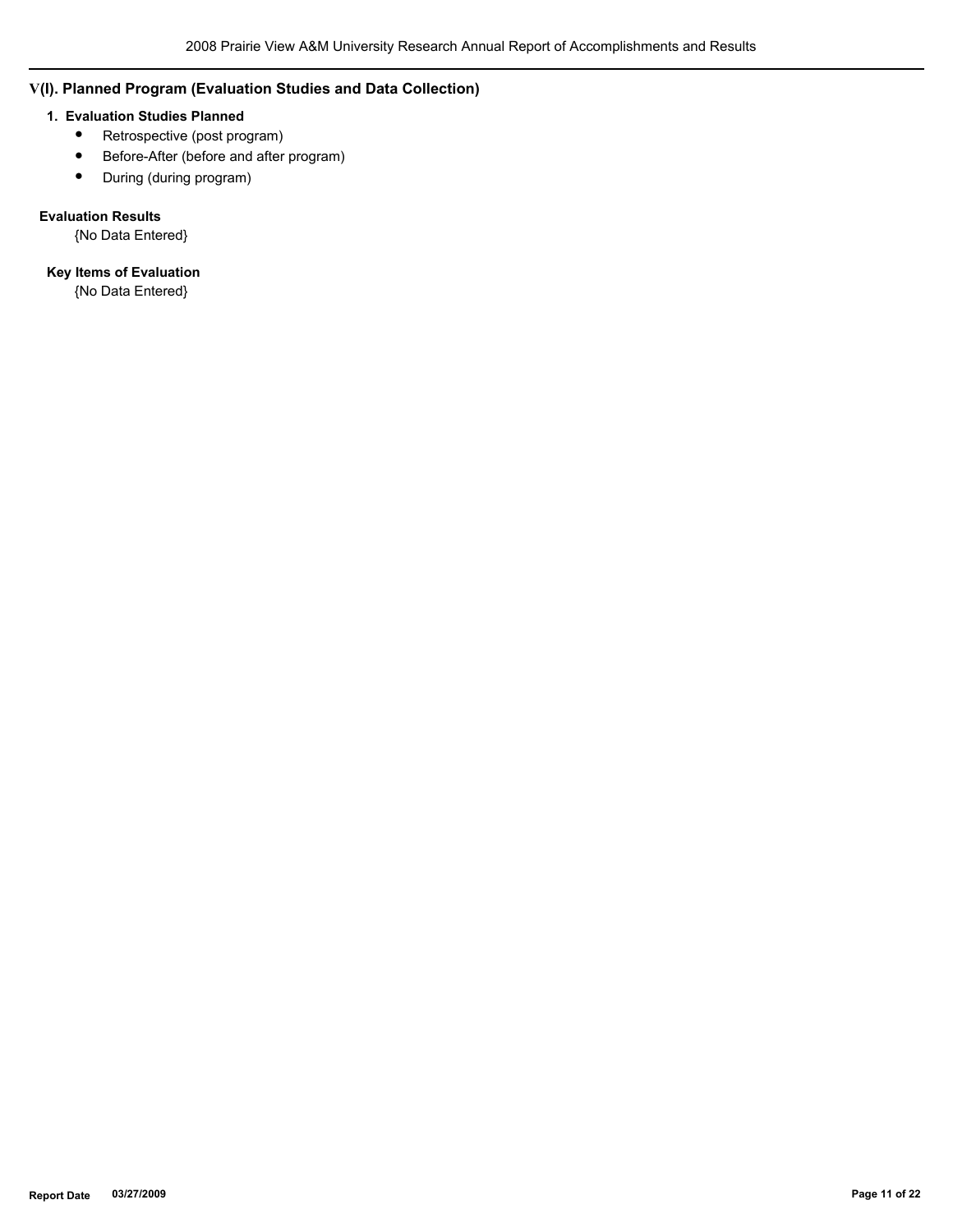# **Program #2**

# **V(A). Planned Program (Summary)**

# **1. Name of the Planned Program**

Animal Systems

# **V(B). Program Knowledge Area(s)**

# **1. Program Knowledge Areas and Percentage**

| <b>KA</b><br>Code | <b>Knowledge Area</b>                     | %1862<br><b>Extension</b> | %1890<br><b>Extension</b> | %1862<br><b>Research</b> | %1890<br><b>Research</b> |
|-------------------|-------------------------------------------|---------------------------|---------------------------|--------------------------|--------------------------|
| 301               | Reproductive Performance of Animals       |                           |                           |                          | 10%                      |
| 302               | <b>Nutrient Utilization in Animals</b>    |                           |                           |                          | 10%                      |
| 303               | Genetic Improvement of Animals            |                           |                           |                          | 10%                      |
| 304               | Animal Genome                             |                           |                           |                          | 20%                      |
| 305               | Animal Physiological Processes            |                           |                           |                          | 10%                      |
| 307               | Animal Management Systems                 |                           |                           |                          | 20%                      |
| 308               | Improved Animal Products (Before Harvest) |                           |                           |                          | 10%                      |
| 313               | Internal Parasites in Animals             |                           |                           |                          | 10%                      |
|                   | <b>Total</b>                              |                           |                           |                          | 100%                     |

# **V(C). Planned Program (Inputs)**

# **1. Actual amount of professional FTE/SYs expended this Program**

| 2008<br>Year: | <b>Extension</b> |      | Research |      |
|---------------|------------------|------|----------|------|
|               | 1862             | 1890 | 1862     | 1890 |
| Plan          | 0.0              | 0.0  | 0.0      | 20.8 |
| <b>Actual</b> | 0.0              | 0.0  | 0.0      | 19.5 |

# **2. Actual dollars expended in this Program (includes Carryover Funds from previous years)**

| <b>Extension</b>    |                | Research       |                |
|---------------------|----------------|----------------|----------------|
| Smith-Lever 3b & 3c | 1890 Extension | Hatch          | Evans-Allen    |
|                     |                |                | 725033         |
| 1862 Matching       | 1890 Matching  | 1862 Matching  | 1890 Matching  |
|                     |                | $\Omega$       | 668512         |
| 1862 All Other      | 1890 All Other | 1862 All Other | 1890 All Other |
|                     |                | 0              |                |

# **V(D). Planned Program (Activity)**

**1. Brief description of the Activity**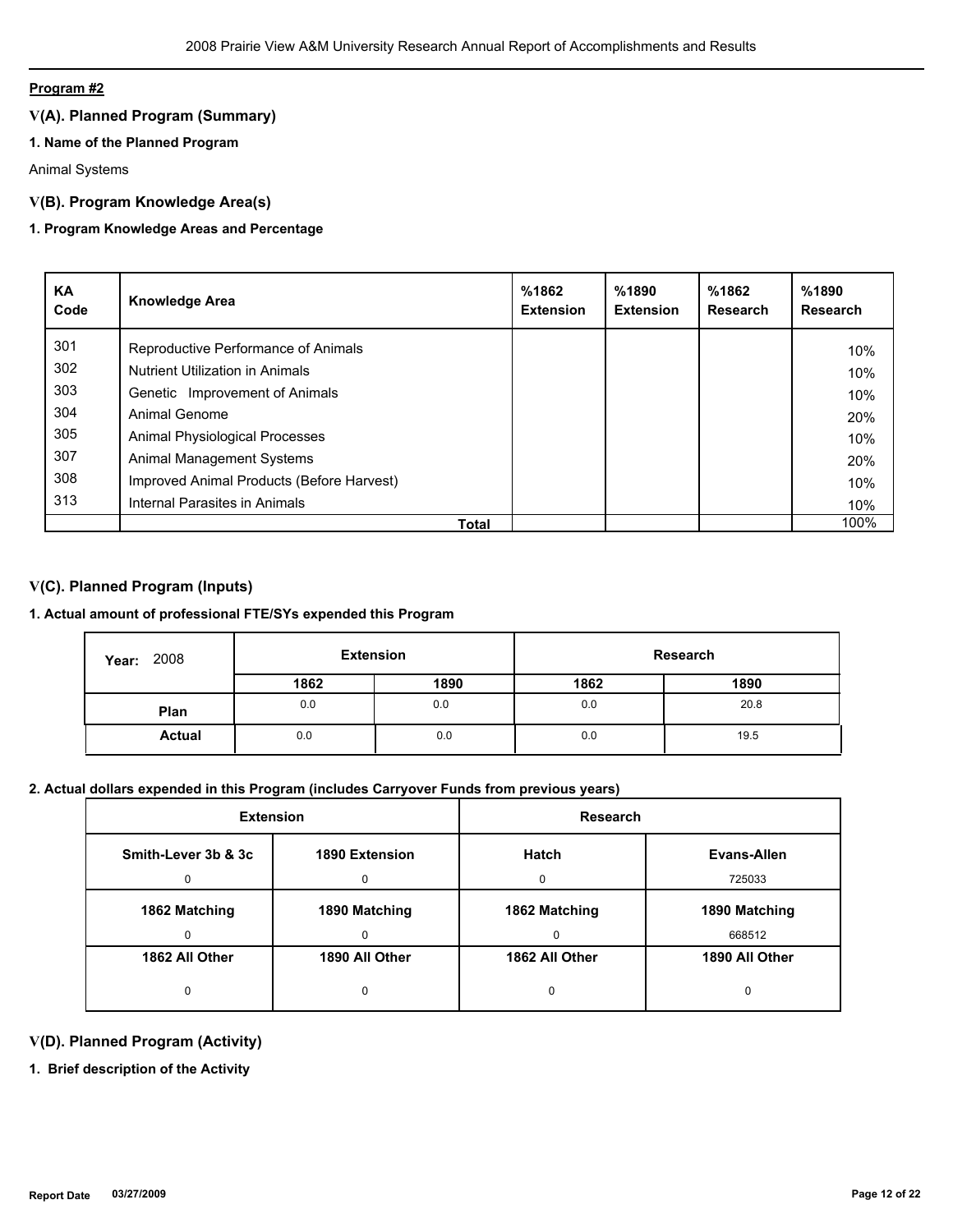Applied and basic scientific research goals are as follows:

 1. Determine the efficiency of farm animal production systems through a combination of best management practices and genetic enhancement.

a. Analyze the usefulness of various forage based production systems and management practices for the Texas Gulf Coast.

. Maximize livestock productivity on small acreage using forage based nutrient systems for livestock production.

2. Develop methods to improve reproductive efficiency of farm animals and improved conditions for growth and well-being.

 a. Define endocrine and paracine mechanisms which regulate uterine receptivity and support conceptus growth, endometrial attachment and placentation.

 . Identify proteins that carry the carbohydrate recognition molecules on the endometrium that promote stable cell -cell interactions and facilitate placentation.

c. Investigate factors involved in sperm attachment within the female reproductive tract and their relationship to fertility levels.

 d. Utilize functional genomic approaches to understand the physiological mechanisms that influence reproduction, growth and efficiency of food producing animals.

e. Identify molecular markers for desirable traits, including disease and stress resistance.

#### **2. Brief description of the target audience**

 While the University's service area extend throughout Texas and the world, the University 's target service area includes the Texas Gulf Coast Region. This includes the surrounding counties and includes the rapidly growing residential and commercial area known as the Northwest Houston Corridor as noted in the original Texas Plan . Therefore, problems associated with agricultural production systems, including those that exist at urban -agricultural interfaces and impact stakeholders will be addressed.

#### **V(E). Planned Program (Outputs)**

#### **1. Standard output measures**

|      | <b>Direct Contacts</b><br><b>Adults</b> | <b>Indirect Contacts</b><br><b>Adults</b> | <b>Direct Contacts</b><br>Youth | <b>Indirect Contacts</b><br>Youth |
|------|-----------------------------------------|-------------------------------------------|---------------------------------|-----------------------------------|
| Year | <u>Target</u>                           | Target                                    | <b>Target</b>                   | <b>Target</b>                     |
| Plan | 500                                     | 250                                       | 35                              | 300                               |
| 2008 | 300                                     | 250                                       | 100                             | 200                               |

**Target for the number of persons (contacts) reached through direct and indirect contact methods**

**2. Number of Patent Applications Submitted (Standard Research Output)**

#### **Patent Applications Submitted**

**Plan:** 0 **Year Target**  $2008:0$ 

#### **Patents listed**

None.

#### **3. Publications (Standard General Output Measure)**

|      | <b>Extension</b> | <b>Research</b> | <b>Total</b> |
|------|------------------|-----------------|--------------|
| Plan |                  |                 |              |
| 2008 |                  | 8               | 8            |

#### **V(F). State Defined Outputs**

# **Output Target**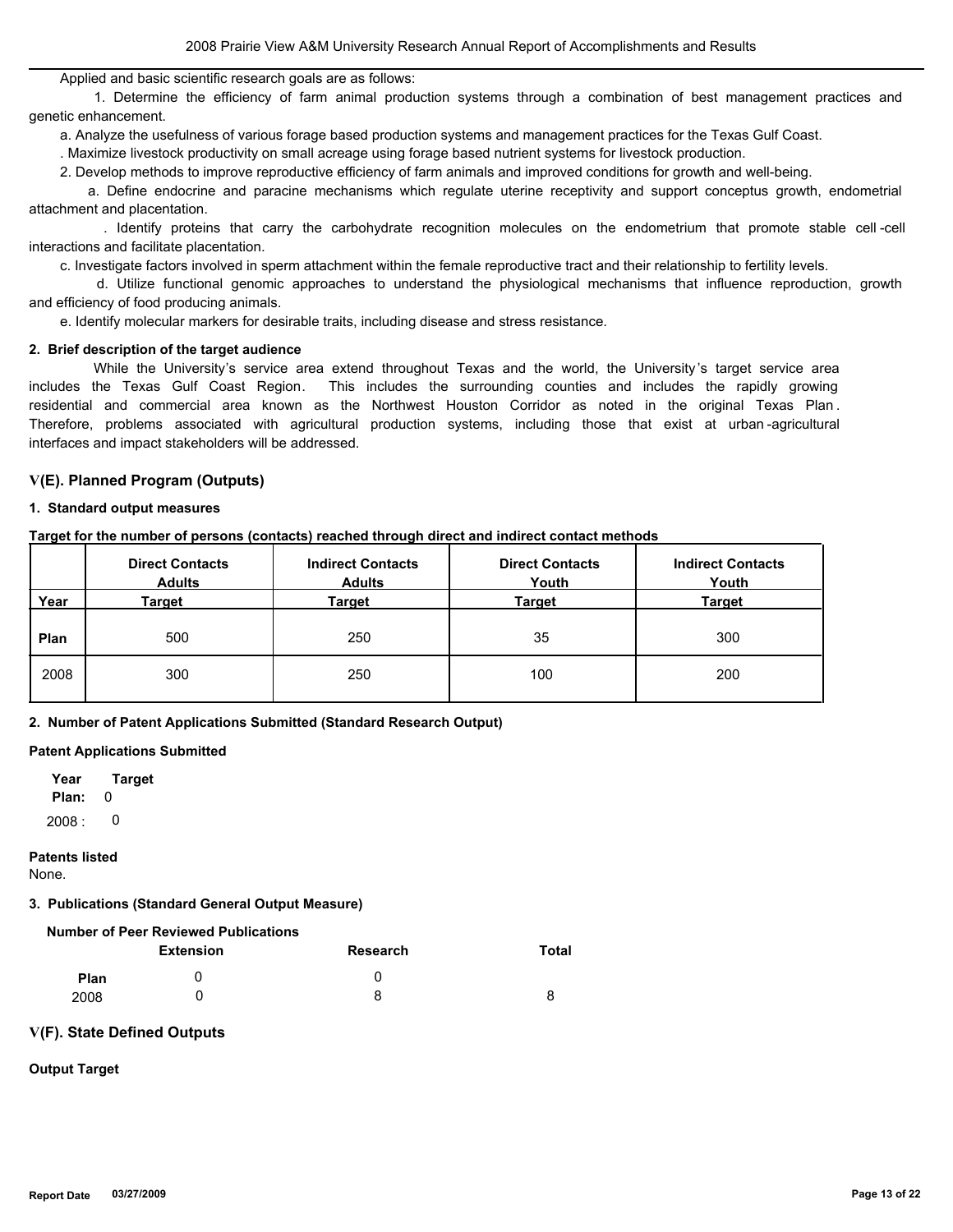# **Output #1**

### **Output Measure**

 $\bullet$ Increase in peer reviewed publications. Increase in competitive grants received by Faculty and Staff in the Animal Systems Group. Increase in graduate student enrollment and matriculation in the Animal Science Program. We anticipate a 5% increase over the previous 5 year base line in each of these categories.

| Year | <b>Target</b> | <b>Actual</b> |
|------|---------------|---------------|
| 2008 | 10            |               |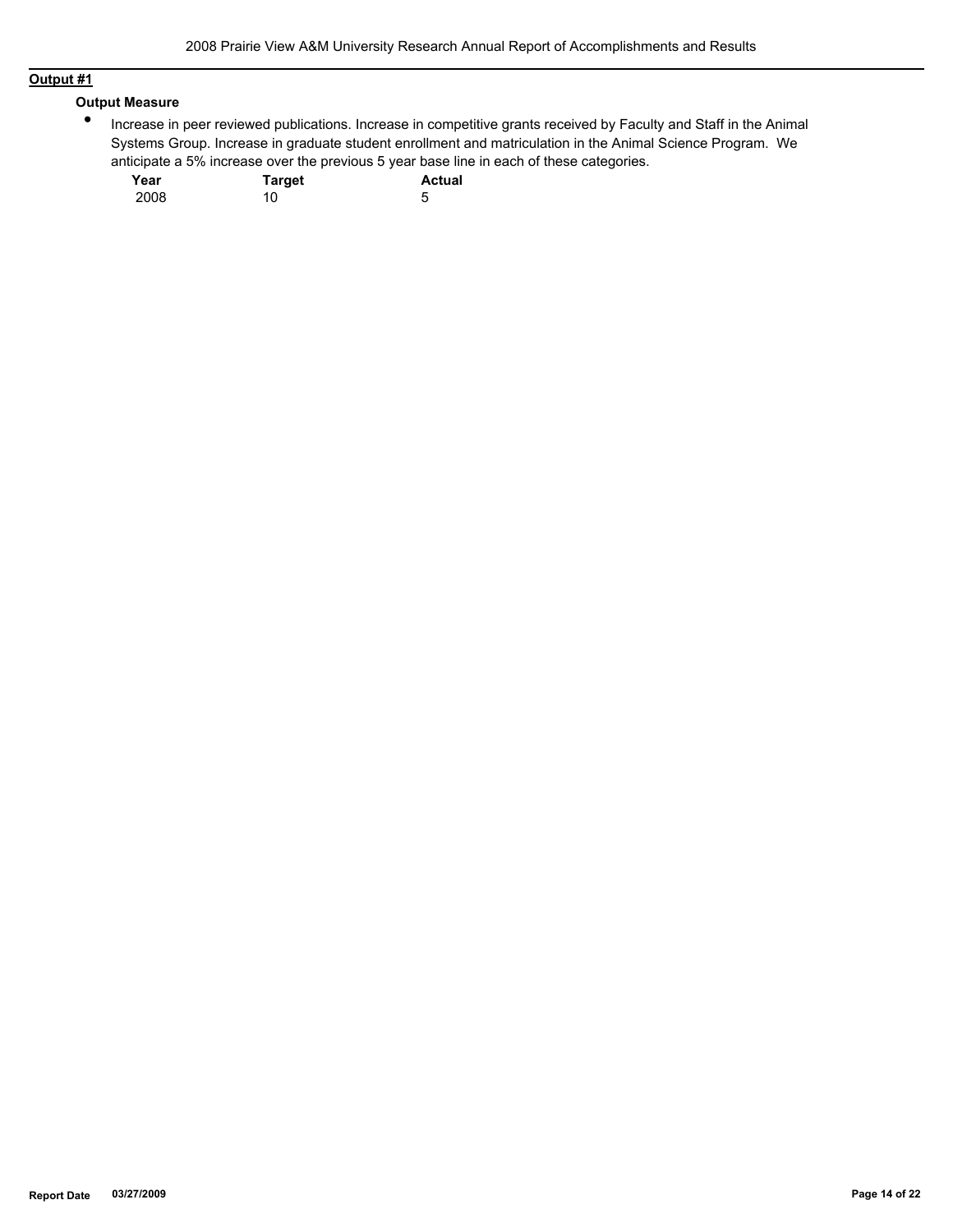# **V(G). State Defined Outcomes**

# **V. State Defined Outcomes Table of Content**

| O No. | <b>Outcome Name</b>                                                                                                                                                                                                                                                                                                                                                                                                                                                                                                                                                                                                                                                                                                                                                                                                                                                                                       |
|-------|-----------------------------------------------------------------------------------------------------------------------------------------------------------------------------------------------------------------------------------------------------------------------------------------------------------------------------------------------------------------------------------------------------------------------------------------------------------------------------------------------------------------------------------------------------------------------------------------------------------------------------------------------------------------------------------------------------------------------------------------------------------------------------------------------------------------------------------------------------------------------------------------------------------|
|       | Improved reproduction efficiency and improved conditions for optimal growth and well-being of farm animals.<br>Availability of resources (demonstration/test plots, hay and pastures, co-grazing site, etc.) for use by research<br>scientists, graduate students and Extension personnel for research and teaching purposes. Availability of<br>demonstrations using latest technology for research, demonstrations and teaching purposes for herd/farm record<br>systems, animal identification, etc. applicable to small scale producers. A greater public understanding of the<br>principles of animal behavior, animal responses to their environment, and the biology of reproduction and growth.<br>Increased farm income and profitability by understanding production economics, profit margins and clarifying<br>marketing channels and timing. A more competitive livestock industry in Texas. |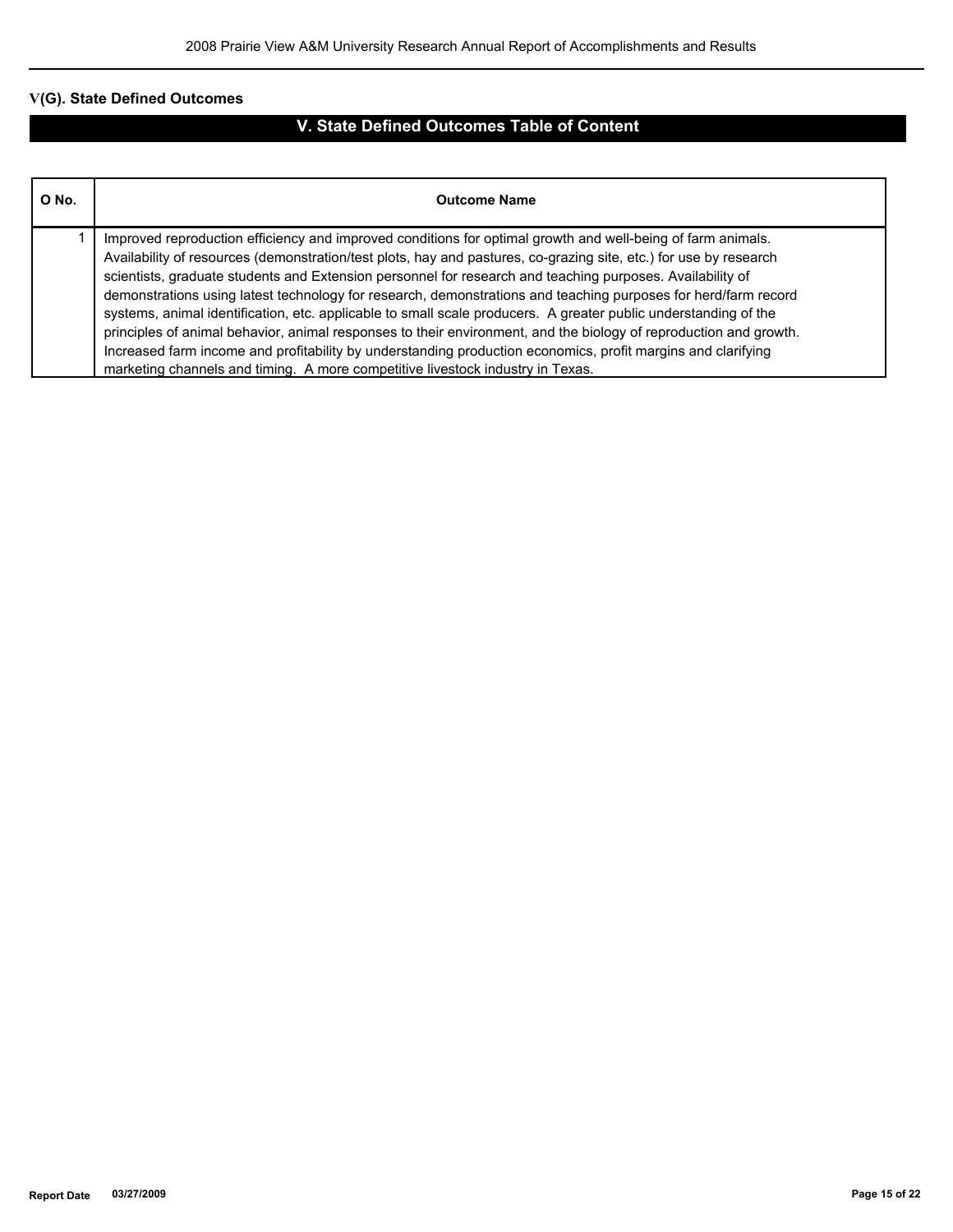# **Outcome #1**

### **1. Outcome Measures**

Improved reproduction efficiency and improved conditions for optimal growth and well-being of farm animals. Availability of resources (demonstration/test plots, hay and pastures, co-grazing site, etc.) for use by research scientists, graduate students and Extension personnel for research and teaching purposes. Availability of demonstrations using latest technology for research, demonstrations and teaching purposes for herd/farm record systems, animal identification, etc. applicable to small scale producers. A greater public understanding of the principles of animal behavior, animal responses to their environment, and the biology of reproduction and growth. Increased farm income and profitability by understanding production economics, profit margins and clarifying marketing channels and timing. A more competitive livestock industry in Texas.

## **2. Associated Institution Types**

•1890 Research

#### **3a. Outcome Type:**

Change in Action Outcome Measure

### **3b. Quantitative Outcome**

| Year | <b>Quantitative Target</b> | <b>Actual</b> |
|------|----------------------------|---------------|
| 2008 |                            |               |

### **3c. Qualitative Outcome or Impact Statement**

#### **Issue (Who cares and Why)**

The producers of farm animals.

#### **What has been done**

Genetic enhancement and parasite control.

### **Results**

Genetic improvement and reduction in the incidencies of parasite outbreaks.

### **4. Associated Knowledge Areas**

| <b>KA Code</b> | <b>Knowledge Area</b>                     |
|----------------|-------------------------------------------|
| 303            | Genetic Improvement of Animals            |
| 305            | Animal Physiological Processes            |
| 302            | <b>Nutrient Utilization in Animals</b>    |
| 313            | Internal Parasites in Animals             |
| 304            | Animal Genome                             |
| 308            | Improved Animal Products (Before Harvest) |
| 307            | <b>Animal Management Systems</b>          |
| 301            | Reproductive Performance of Animals       |
|                |                                           |

### **V(H). Planned Program (External Factors)**

### **External factors which affected outcomes**

- Natural Disasters (drought,weather extremes,etc.)
- Economy
- Appropriations changes
- Public Policy changes
- Competing Public priorities
- Populations changes (immigration,new cultural groupings,etc.)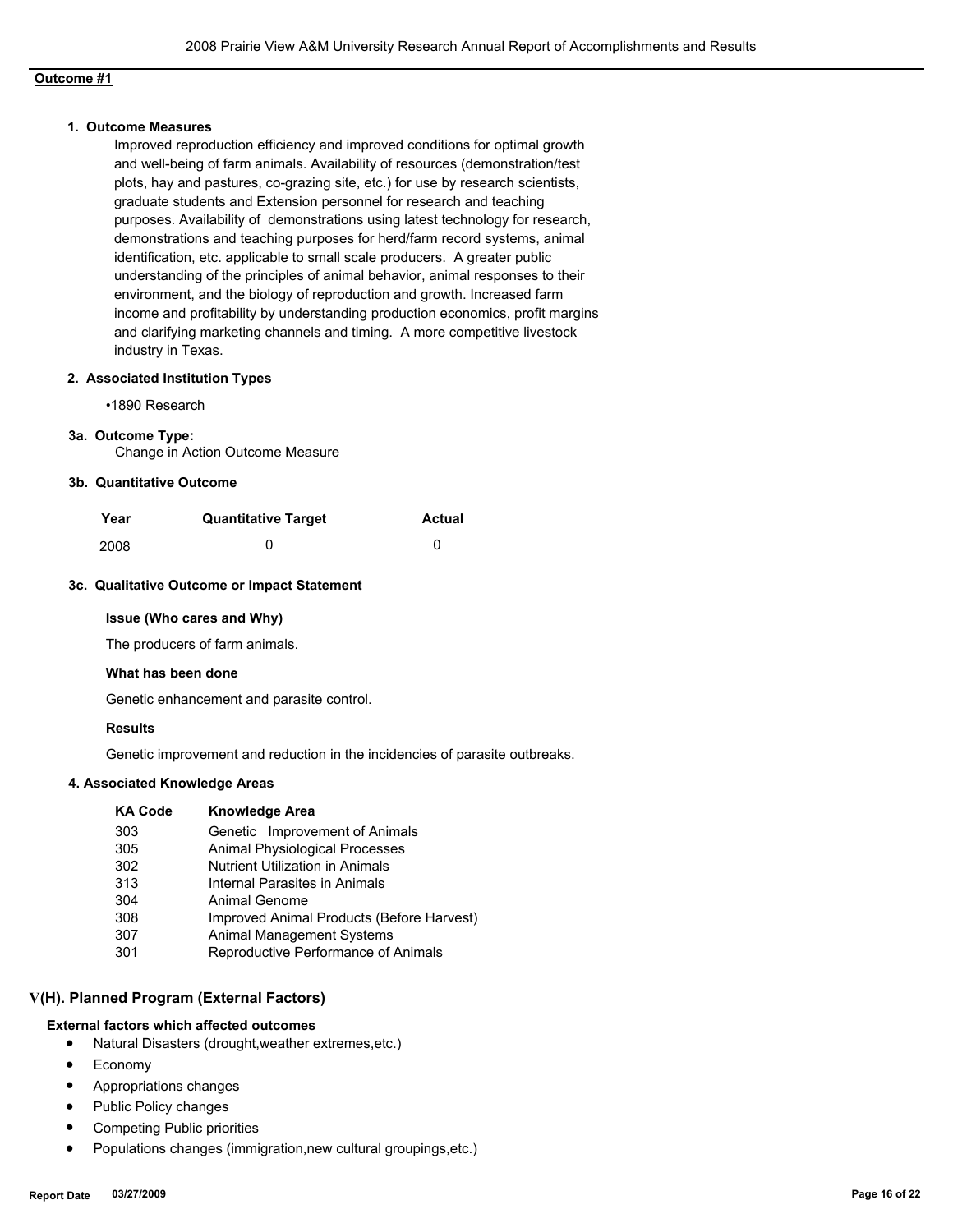#### **Brief Explanation**

Changes in competing priorities combined with decline in human capital. Additional constraints include physical facilities and laboratory equipment.

### **V(I). Planned Program (Evaluation Studies and Data Collection)**

### **1. Evaluation Studies Planned**

- Retrospective (post program)
- During (during program)
- Other (Program Evaluation)

#### **Evaluation Results**

Activities engage the continuous evaluation and feedback from participants and stakeholders . Additional input is received through extension personnel who maintain ongoing contact throughout the state with producers and/or interest groups.

#### **Key Items of Evaluation**

The animal system focus group are currently working on a number of relevant animal reproductive issues . However, resource constraints, primarily human capital, have limited the outcome at this point. Projections, however, for the future include the addition of new staff that will enhance the human capital capacity of the group . This will increase the ability of the group to acclerate the process of achieving results desired.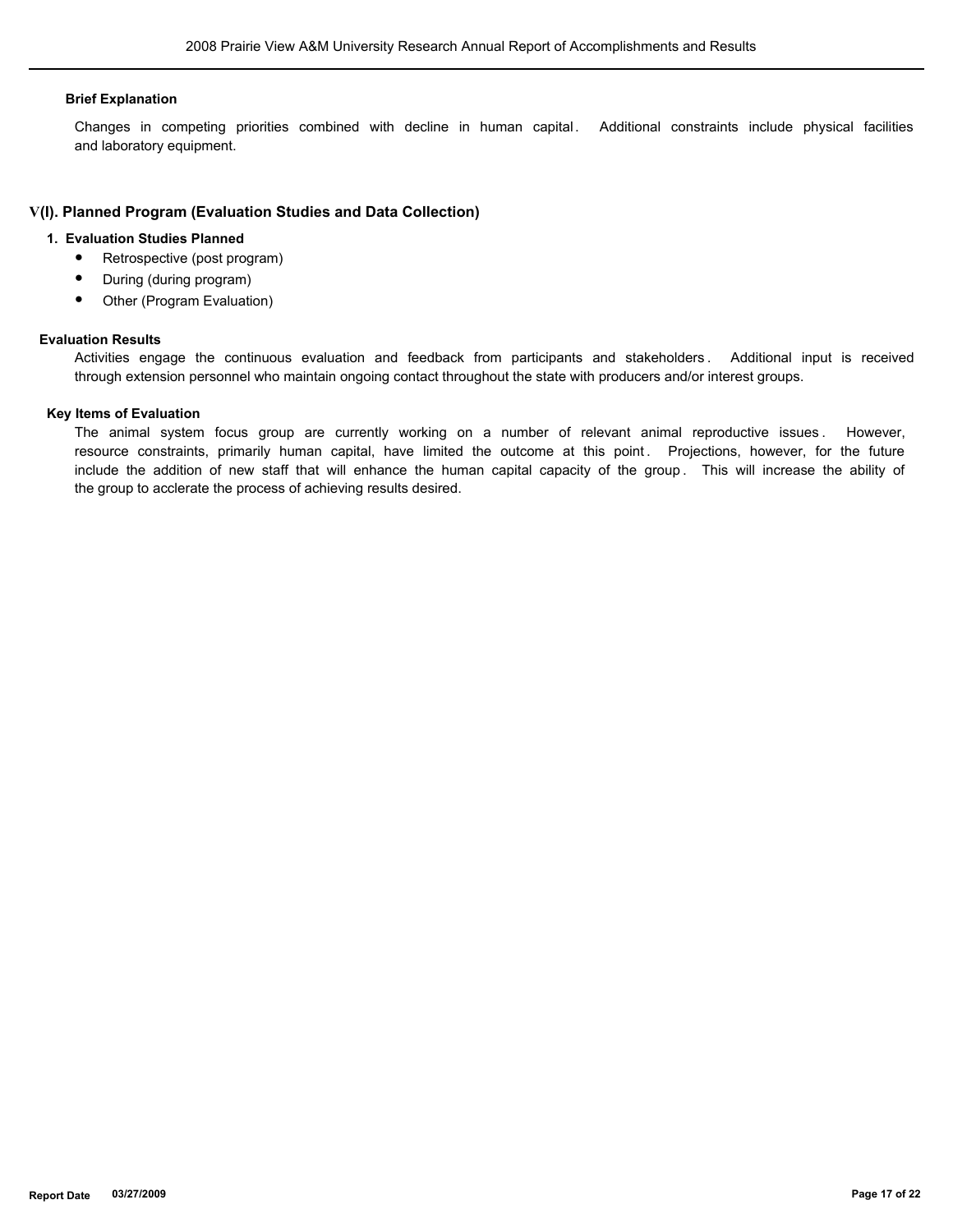# **Program #3**

# **V(A). Planned Program (Summary)**

# **1. Name of the Planned Program**

Plant and Environmental Systems

# **V(B). Program Knowledge Area(s)**

# **1. Program Knowledge Areas and Percentage**

| <b>KA</b><br>Code | <b>Knowledge Area</b>                                 | %1862<br><b>Extension</b> | %1890<br><b>Extension</b> | %1862<br><b>Research</b> | %1890<br><b>Research</b> |
|-------------------|-------------------------------------------------------|---------------------------|---------------------------|--------------------------|--------------------------|
| 102 <sub>2</sub>  | Soil, Plant, Water, Nutrient Relationships            |                           |                           |                          | 10%                      |
| 103               | Management of Saline and Sodic Soils and Salinity     |                           |                           |                          | 10%                      |
| 104               | Protect Soil from Harmful Effects of Natural Elements |                           |                           |                          | 10%                      |
| 112               | Watershed Protection and Management                   |                           |                           |                          | 10%                      |
| 131               | Alternative Uses of Land                              |                           |                           |                          | 10%                      |
| 132               | Weather and Climate                                   |                           |                           |                          | 10%                      |
| 133               | <b>Pollution Prevention and Mitigation</b>            |                           |                           |                          | 10%                      |
| 201               | Plant Genome, Genetics, and Genetic Mechanisms        |                           |                           |                          | 10%                      |
| 202               | <b>Plant Genetic Resources</b>                        |                           |                           |                          | 10%                      |
| 206               | Basic Plant Biology                                   |                           |                           |                          | 10%                      |
|                   | Total                                                 |                           |                           |                          | 100%                     |

# **V(C). Planned Program (Inputs)**

# **1. Actual amount of professional FTE/SYs expended this Program**

| 2008<br>Year: | <b>Extension</b> |      |      | Research |
|---------------|------------------|------|------|----------|
|               | 1862             | 1890 | 1862 | 1890     |
| Plan          | 0.0              | 0.0  | 0.0  | 15.6     |
| <b>Actual</b> | 0.0              | 0.0  | 0.0  | 15.4     |

# **2. Actual dollars expended in this Program (includes Carryover Funds from previous years)**

| <b>Extension</b>    |                | <b>Research</b> |                |
|---------------------|----------------|-----------------|----------------|
| Smith-Lever 3b & 3c | 1890 Extension | <b>Hatch</b>    | Evans-Allen    |
| O.                  | ŋ              | $\Omega$        | 1599719        |
| 1862 Matching       | 1890 Matching  | 1862 Matching   | 1890 Matching  |
| n                   | O              | $\Omega$        | 81968          |
| 1862 All Other      | 1890 All Other | 1862 All Other  | 1890 All Other |
| 0                   | 0              | 0               | 0              |

# **V(D). Planned Program (Activity)**

**1. Brief description of the Activity**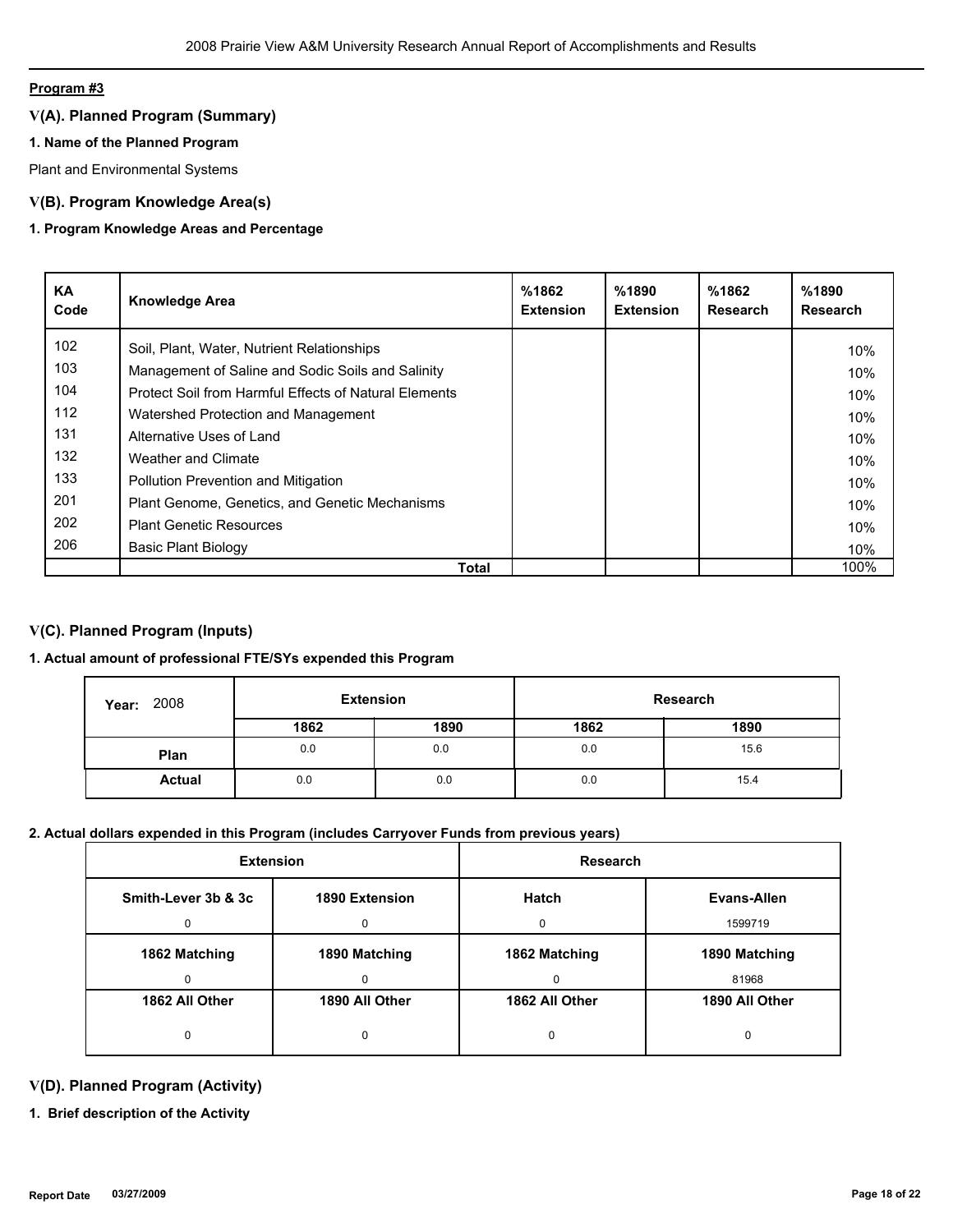1. Newsletters.

- 2. Publications (journals, articles).
- 3. Abstracts.
- 4. Presentations (scientific conferences, workshops, seminars).
- 5. digital media (video, MP3 JPEG, GIFF) of project work.
- 6. Audio (recordings, radio, TV excerpts).

### **2. Brief description of the target audience**

One-on-one interaction in field and lab project areas will highlight the research efforts . Extension is the end product of the integrated work within the research, teaching, and extension model.

### **V(E). Planned Program (Outputs)**

### **1. Standard output measures**

### **Target for the number of persons (contacts) reached through direct and indirect contact methods**

|      | <b>Direct Contacts</b><br><b>Adults</b> | <b>Indirect Contacts</b><br><b>Adults</b> | <b>Direct Contacts</b><br>Youth | <b>Indirect Contacts</b><br>Youth |
|------|-----------------------------------------|-------------------------------------------|---------------------------------|-----------------------------------|
| Year | Target                                  | <u>Target</u>                             | <u>Target</u>                   | <b>Target</b>                     |
| Plan | 15                                      | 200                                       | 40                              | 200                               |
| 2008 | 50                                      | 200                                       | 75                              | 100                               |

**2. Number of Patent Applications Submitted (Standard Research Output)**

### **Patent Applications Submitted**

| Year   | Target |
|--------|--------|
| Plan:  | 1      |
| 2008 : | O      |

### **Patents listed**

None.

### **3. Publications (Standard General Output Measure)**

| <b>Number of Peer Reviewed Publications</b> |  |
|---------------------------------------------|--|
|---------------------------------------------|--|

|      | <b>Extension</b> | <b>Research</b> | Total                         |
|------|------------------|-----------------|-------------------------------|
| Plan |                  | U               |                               |
| 2008 |                  | 5               | ∽<br>$\overline{\phantom{a}}$ |

### **V(F). State Defined Outputs**

# **Output Target**

# **Output #1**

# **Output Measure**

● Increase peer-review publications, presentations, abstracts, and competitive grants. Increase graduate student enrollment and matriculation in the program. We anticipate a 5% increase over the previous 5 year base line in each of these categories.

| Year | <b>Target</b> | <b>Actual</b> |
|------|---------------|---------------|
| 2008 | b             |               |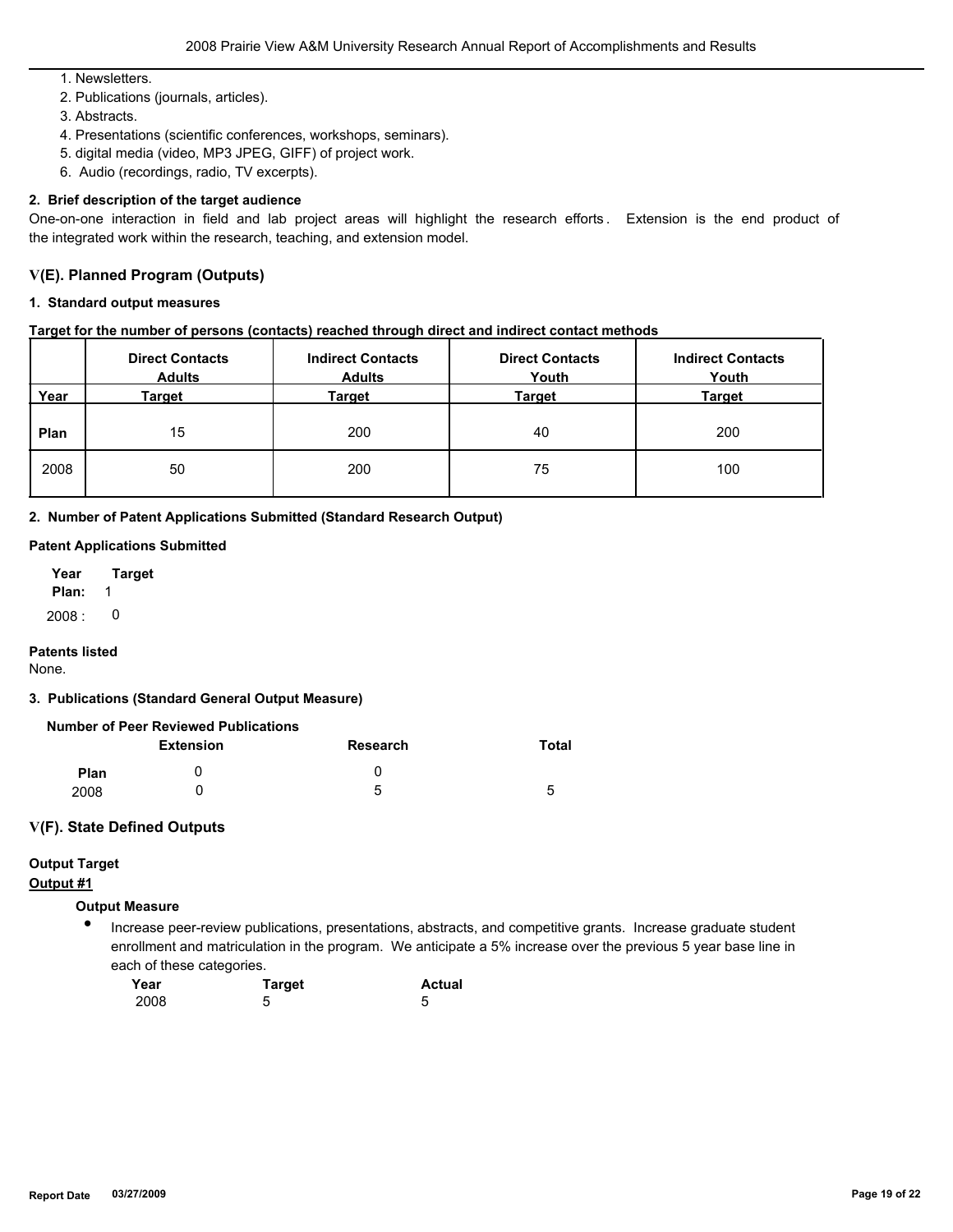# **V(G). State Defined Outcomes**

# **V. State Defined Outcomes Table of Content**

| O No. | <b>Outcome Name</b>                                                                  |
|-------|--------------------------------------------------------------------------------------|
|       | -Research results highly valued by stakeholders                                      |
|       | -Increased recognition of the program                                                |
|       | -Increased interest in the program by students wishing to matriculate in the program |
|       | -Enhanced attraction of external funding                                             |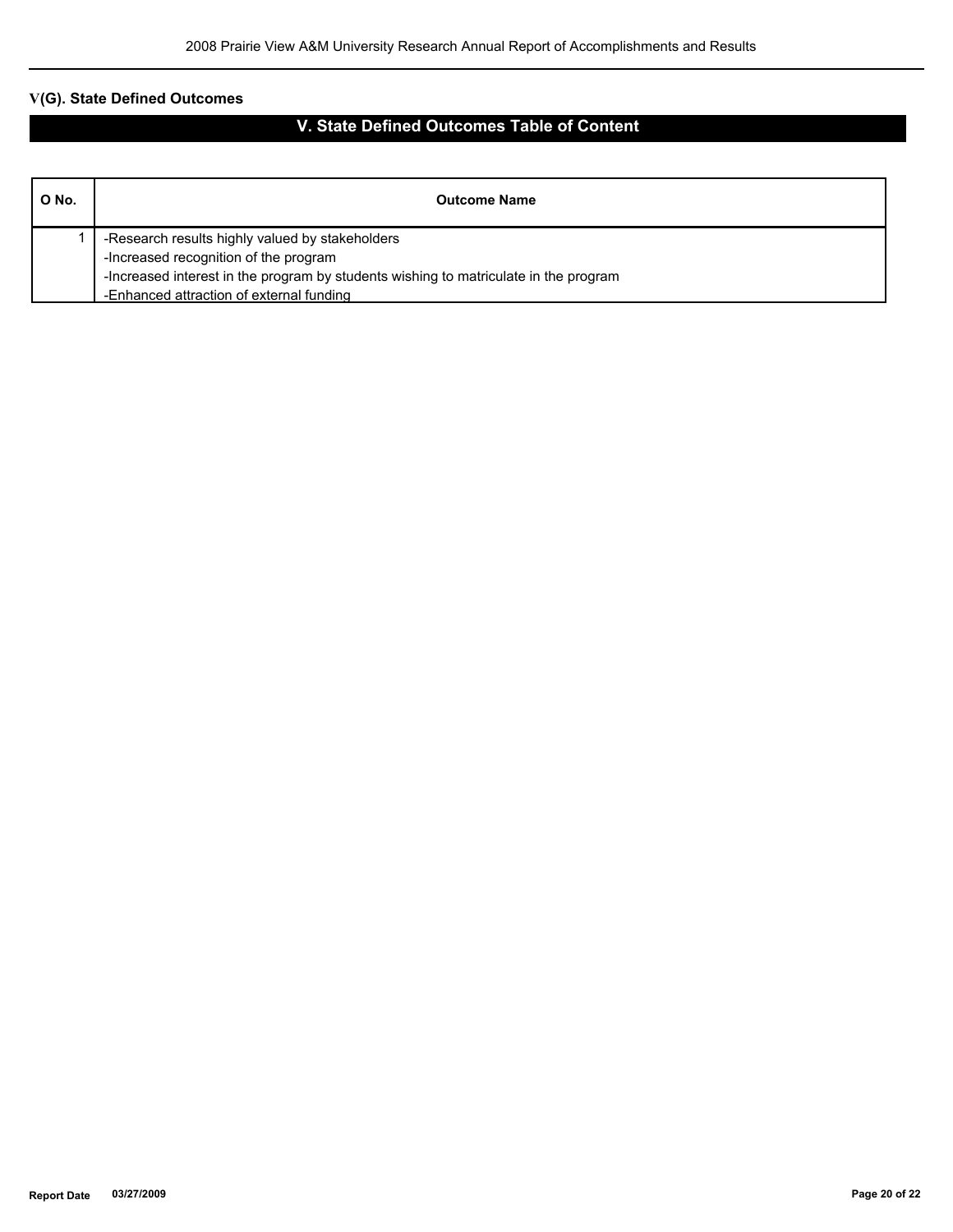### **Outcome #1**

### **1. Outcome Measures**

-Research results highly valued by stakeholders -Increased recognition of the program -Increased interest in the program by students wishing to matriculate in the program -Enhanced attraction of external funding

### **2. Associated Institution Types**

•1890 Research

# **3a. Outcome Type:**

Change in Condition Outcome Measure

## **3b. Quantitative Outcome**

| Year | <b>Quantitative Target</b> | Actual |
|------|----------------------------|--------|
| 2008 |                            |        |

#### **3c. Qualitative Outcome or Impact Statement**

### **Issue (Who cares and Why)**

Environmental interest groups including the USDA, the Texas Department of Agriculture and Texas Parks & Wildlife.

#### **What has been done**

Wetlands delinations, new techniques of biocontrol and new systems of bioremediations.

#### **Results**

Better understanding of ecosystem interactions.

#### **4. Associated Knowledge Areas**

| <b>KA Code</b> | <b>Knowledge Area</b>                                 |
|----------------|-------------------------------------------------------|
| 131            | Alternative Uses of Land                              |
| 103            | Management of Saline and Sodic Soils and Salinity     |
| 102            | Soil, Plant, Water, Nutrient Relationships            |
| 206            | Basic Plant Biology                                   |
| 201            | Plant Genome, Genetics, and Genetic Mechanisms        |
| 104            | Protect Soil from Harmful Effects of Natural Elements |
| 112            | Watershed Protection and Management                   |
| 133            | <b>Pollution Prevention and Mitigation</b>            |
| 202            | <b>Plant Genetic Resources</b>                        |
| 132            | Weather and Climate                                   |

### **V(H). Planned Program (External Factors)**

### **External factors which affected outcomes**

- Natural Disasters (drought,weather extremes,etc.)
- Economy
- Appropriations changes
- Public Policy changes
- Government Regulations
- Competing Public priorities
- Competing Programatic Challenges

### **Brief Explanation**